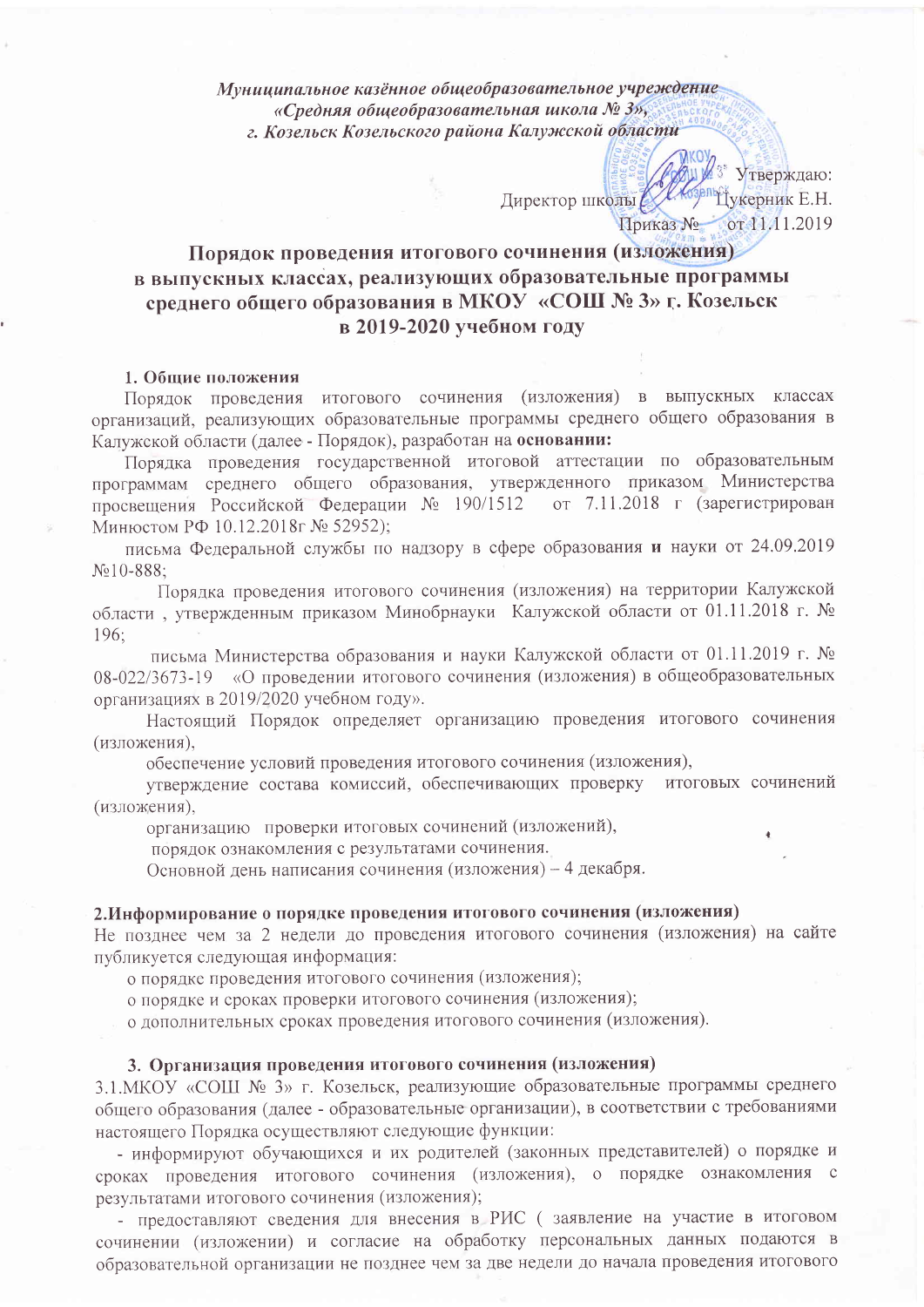сочинения (изложения);

- формируют составы комиссий МКОУ «СОШ № 3» г. Козельск и обеспечивают подготовку и отбор работников, входящих в комиссии МКОУ «СОШ № 3» г. Козельск, привлекаемых к проведению итогового сочинения (изложения) в соответствии с требованиями настоящего Порядка;

- организуют проведение итогового сочинения (изложения) в соответствии  $\mathbf{c}$ требованиями настоящего Порядка;

- обеспечивают техническую поддержку проведения итогового сочинения (изложения);

- обеспечивают соответствие условий проведения ИТОГОВОГО сочинения (изложения) требованиям санитарно-эпидемиологических правил и нормативов, в том числе выделяют помещение для технического специалиста, оборудованное телефонной связью, персональным компьютером необходимым программным принтером  $\mathbf{C}$  $\overline{M}$ обеспечением, для получения комплектов тем итогового сочинения (текстов изложений) через специализированный портал;

- готовят бланки регистрации, бланки для записи итогового сочинения (изложения), лополнительные бланки. He позднее. черновики, словари чем за день до проведения итогового сочинения (изложения);

- получают темы (тексты изложений) и обеспечивают информационную безопасность при проведении итогового сочинения (изложения);

- организуют проверку итоговых сочинений (изложений) обучающихся.

Проверка итоговых сочинений (изложений) обучающихся осуществляется  $4.$ комиссией МКОУ «СОШ № 3» г. Козельск с правом привлечения независимых экспертов из других образовательных организаций.

4.1. Экспертная комиссия должна состоять не менее чем из 3-хчеловек. Состав комиссии МКОУ «СОШ № 3» г. Козельск по проверке итоговых сочинений (изложений) формируется из школьных учителей-предметников, при необходимости - независимых экспертов. В состав экзаменационной комиссии не рекомендуется включать учителей и близких родственников выпускников текущего учебного года.

4.1.Эксперты комиссии МКОУ «СОШ № 3» г. Козельск, допущенные к проверке итоговых сочинений (изложений), а также независимые эксперты других организаций, привлекаемые к проверке итоговых сочинений (изложений) (далее - эксперты), должны требованиям, установленным ПУНКТОМ Порядка проведения 21 соответствовать государственной итоговой аттестации по образовательным программам среднего общего образования, утвержденного приказом Российской Федерации № 190/1512 от 7.11.2018 г (зарегистрирован Минюстом РФ 10.12.2018г № 52952);

4.2. Организационно-технологическое обеспечение проведения итогового сочинения (изложения), в том числе обеспечение, деятельности по эксплуатации РИС и взаимодействию с федеральной информационной системой, осуществляется региональным центром обработки информации (далее - РЦОИ).

#### 5. Проведение итогового сочинения (изложения)

5.1. Итоговое сочинение (изложение) проводится в МКОУ «СОШ № 3» г. Козельск. Продолжительность написания сочинения (изложения) 3 часа 55 минут.

5.2. Количество, общая площадь и состояние помещений, предоставляемых лля проведения итогового сочинения (изложения), обеспечивают проведение итогового (изложения) в условиях, соответствующих требованиям санитарносочинения эпидемиологических правил и нормативов.

5.3. Комиссия по проведению итогового сочинения (изложения) должна включать не менее 3-х человек. В состав комиссии не входят учителя русского языка и литературы, а также и близкие родственники выпускников текущего учебного года. Во время учителя проведения итогового сочинения (изложения) в аудитории должны присутствовать не менее 2-х членов экзаменационной комиссии.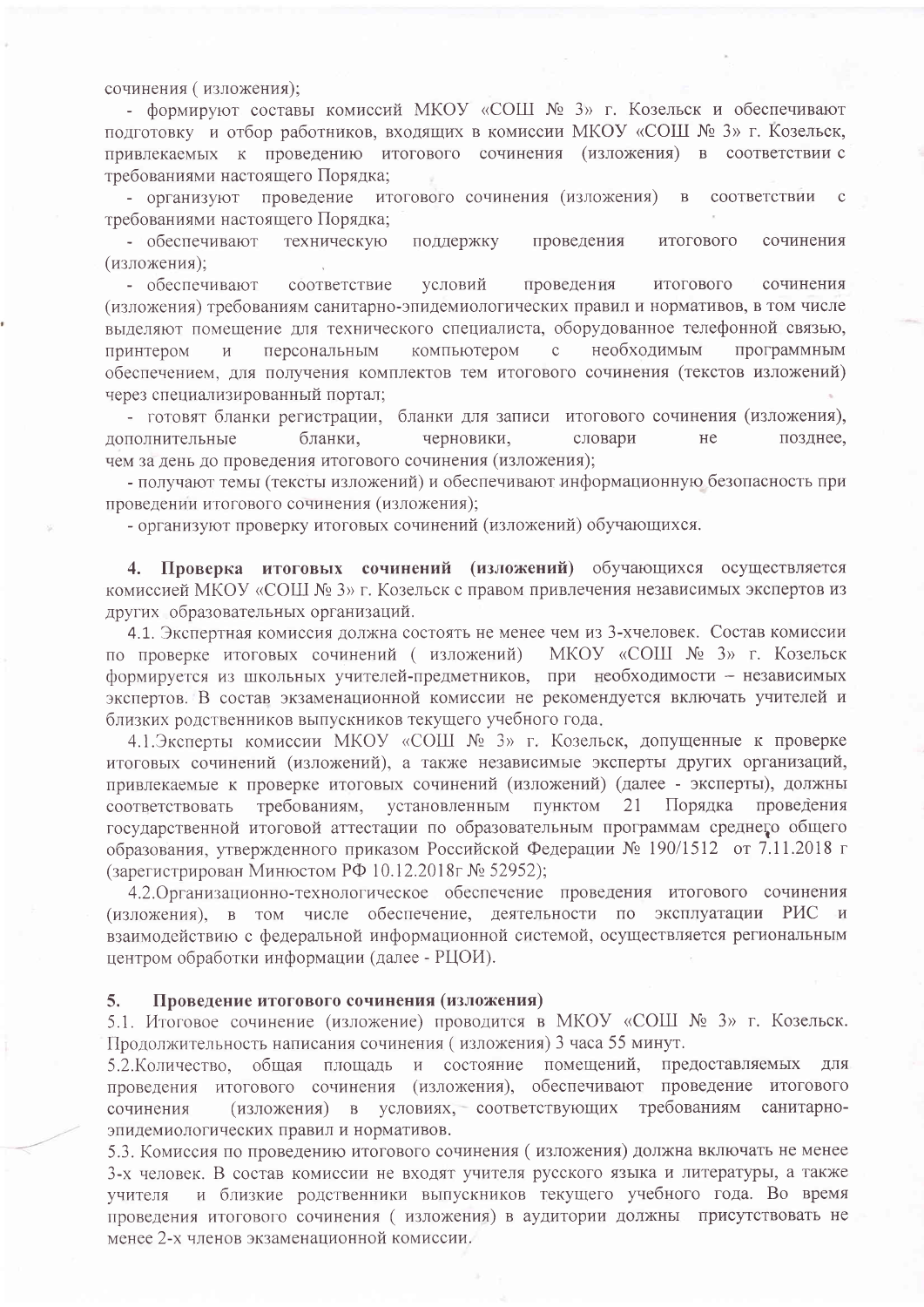5.4. Не позднее чем за час до начала экзамена комиссия МКОУ «СОШ- № 3» г. Козельск раскладывает в аудиториях бланки регистрации, бланки для написания сочинения черновики каждого участника: орфографические словари (изложения). на дополнительные бланки выдаются по требованию.

В 10.00 комиссия МКОУ «СОШ № 3» г. Козельск:

- проводит инструктаж обучающихся, в том числе информирует участников  $\overline{O}$ правилах оформления итогового сочинения (изложения), о правилах заполнения продолжительности бланков. написания регистрационных полей **ИТОГОВОГО** сочинения (изложения), а также о времени и месте ознакомления с результатами написания итогового сочинения (изложения);

не обрабатываются и не - информируют о том, что записи на черновиках проверяются:

- знакомят участников с темами итоговых сочинений и фиксируют их на доске;

- проверяют правильность заполнения регистрационных полей бланков.

5.5. По завершении заполнения регистрационных полей всеми участниками комиссия МКОУ «СОШ № 3» г. Козельск объявляет начало экзамена и время его окончания, фиксирует их на доске (информационном стенде), после чего участники могут приступить к написанию итогового сочинения (изложения).

5.6. Во время экзамена обучающимся запрещено иметь при себе средства связи, электронно-вычислительную технику, фото, аудио и видеоаппаратуру, справочные заметки и средства хранения и передачи материалы. письменные иные информации, также запрещается пользоваться текстами литературного материала.

5.7. В случае нарушения требований настоящего Порядка участником экзамена право обучающегося, образовательной организации имеет удалить комиссия нарушившего порядок проведения итогового сочинения (изложения), с правом переслачи экзамена в дополнительные сроки.

5.8. В случае если участник итогового сочинения (изложения) по состоянию здоровья или другим объективным причинам не ожжет завершить написание итогового сочинения ( изложения), он может покинуть образовательную организацию (место проведения итогового сочинения(изложения) и написать сочинение (изложение) в резервный день.

5.9. Во время проведения итогового сочинения (изложения) на рабочем столе обучающегося помимо регистрационного бланка и бланков итогового сочинения (изложения) находятся;

- ручка (гелевая, капиллярная или перьевая, ручка с чернилами черного цвета);

- документ, удостоверяющий личность;

- при необходимости лекарства и питание;

- орфографический словарь для участников итогового сочинения (орфографический и толковый словари для участников итогового изложения), выдаваемый по месту проведения итогового сочинения (изложения);

- инструкция для участников итогового сочинения (изложения);

- черновик;

- специальные технические средства (для участников с ОВЗ, детей-инвалидов, инвалидов). находятся на столе у организаторов и выдаются по требованию обучающегося.

Иные вещи обучающиеся оставляют в специально выделенном в образовательной организации месте.

5.10. В случае нехватки места в бланке для написания итогового сочинения (изложения) по требованию обучающегося комиссия образовательной организации выдает ему дополнительный бланк. При этом номер дополнительного бланка указывается в предыдущем бланке итогового сочинения (изложения). По мере необходимости обучающимся черновики и орфографические словари.

5.11. За 30 минут и за 5 минут до окончания написания итогового сочинения (изложения) комиссия образовательной организации напоминает обучающимся о времени завершения написания итогового сочинения (изложения).

5.12. По истечении времени написания итогового сочинения (изложения) комиссия МКОУ «СОШ № 3» г. Козельск объявляет об окончании экзамена и собирает бланки регистрации, бланки с итоговыми сочинениями (изложениями), черновики.